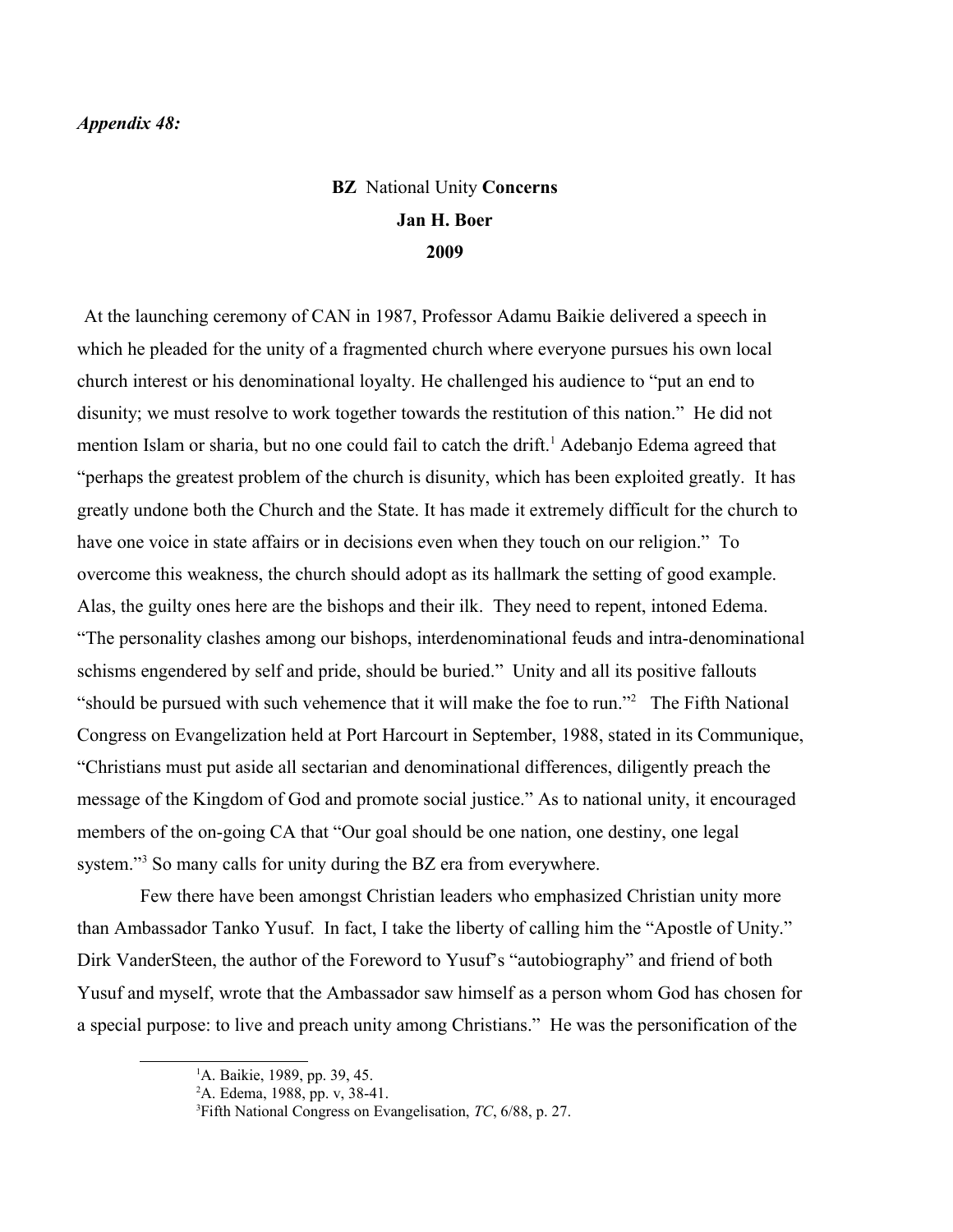prayer of John 17:20, "that all of them may be one," which was also the theme of his book.<sup>[4](#page-1-0)</sup> Yusuf saw Nigeria in great danger of Muslims gaining full control. His primary solution to that danger was that we need to be united in Christ. Christians must overcome "their own narrow interests." Too often they place "individual or tirbal goals above our communal mission to rectify the wrongs in our country. We Christians must work together." He promised to continue to struggle for the necessary unity, for that was the ministry to which God called him. In his last chapter, he placed two challenges before Christians, but really only one. The first was to be united in Christ and then as one body become "active in Nigerian government and politics. The real hope of any nation is people living together in harmony, particularly in Christian harmony." It is, he conceded, hard work, for it leads to bitter opposition. The second challenge is for all Nigerians to become fluent in English for the unity of the church and nation as well as—and here a global ambassador was speaking—for participating citizens of the world.<sup>[5](#page-1-1)</sup>

Christian have long realised that their disunity is a major reason for their weakness. Hence the frequent calls for unity. Jabbani Mambula, General Secretary of TEKAN, once called and recorded the proceedings of an interdenominational meeting that strongly emphasized the need for Christian unity. A. O. Oyeniran, President of the United Gospel Churches Association of Nigeria, spoke about this need. There were several reasons for this need, a major one being "the danger of the effort of the Muslims to Islamize Nigeria. Unless Christians are vigilant, this would be a matter of time. Christians must care now or it would be too late." He informed the members of a Lagos meeting at which over 2000 pastors attended. Members responded by affirming the need to start immediately to hold joint meetings. They also recognized the need "to create powerful means of communication among the various groups." Mambula was appointed to co-ordinate the Northern groups. It was further decided "that the basis would start with pastors, who have the grass roots. Then other groups like CAN Youth Wing, Army, Politicians, etc., will join. Educating members was seen as paramount."[6](#page-1-2)

Census issues have continued to crop up in this series, with both parties using it as a basis for their respective claims. Of course, both claim majority status. During the above meeting, a participant claimed 45% for Christians, 42% for Muslims and 13% for "others." If Christians

<span id="page-1-0"></span><sup>4</sup>L. Grissen, 1995, p. vii.

<span id="page-1-1"></span><sup>5</sup>L. Grissen, 1995, pp. 9-10, 112-113.

<span id="page-1-2"></span><sup>6</sup> J. Mambula, 29 June/87. It is not indicated just who sponsored this meeting. TEKAN? CAN?